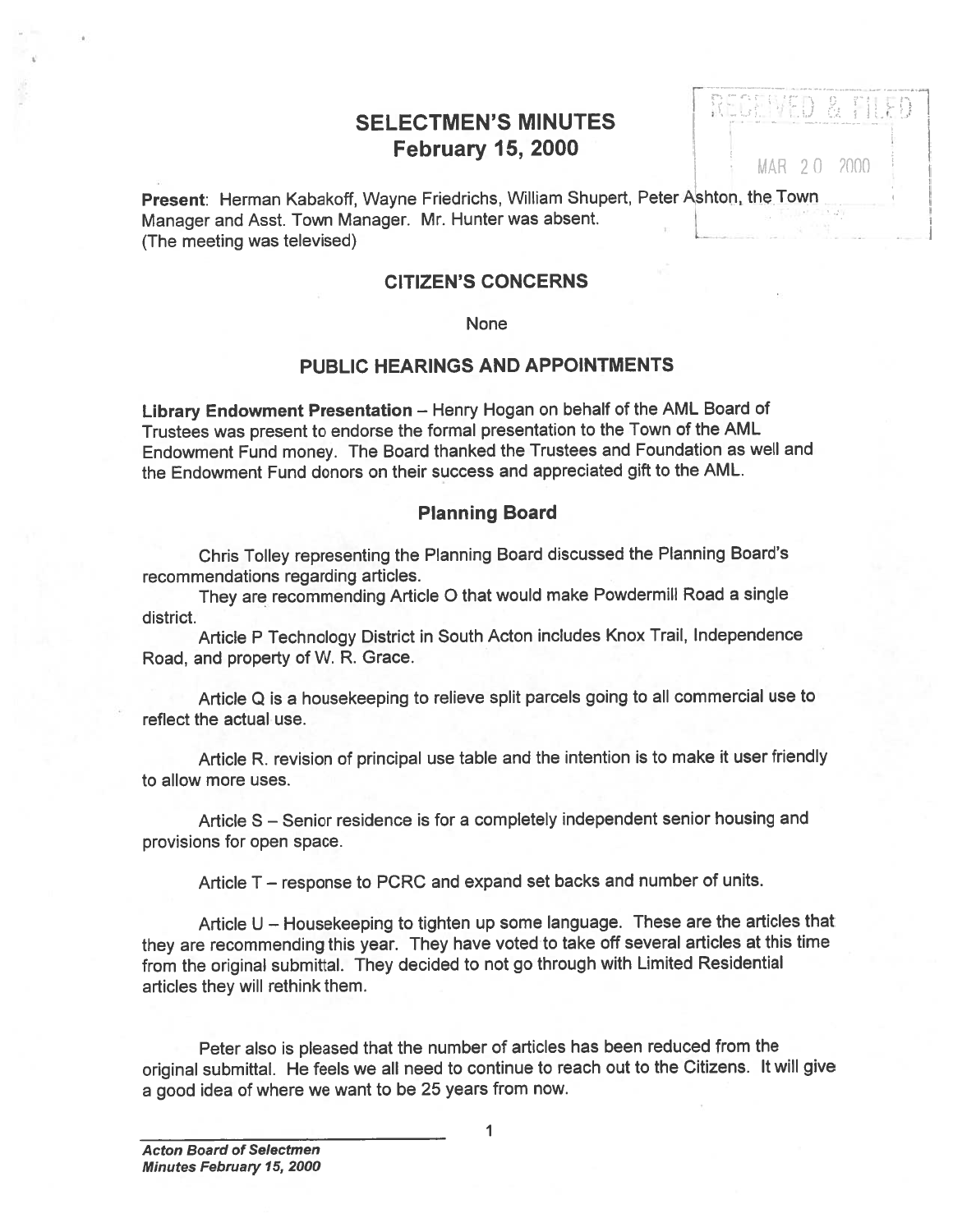Peter asked what they are <sup>p</sup>lanning on doing in the interim, are they <sup>p</sup>lanning on special town meeting in the Fall. They are overwhelmed with what they have now on their <sup>p</sup>late and they <sup>p</sup>lan to revisit the issues including limiting residential development. Mr. Tolley feels if the Town really wants to preserve open space then the Town should purchase it.

Peter noted we will and should review the Open Space Report; he also asked if the TAC had been consulted on the zoning articles.

Wayne said that TAC had contacted him about the upcoming articles with regar<sup>d</sup> to traffic that could be created in commercial development. Peter had concerns with the table of uses, and where it all stands. Wayne said <sup>a</sup> new one was voted last night and they reduced SPS and went back to the original use table and made minor clarifications.

Trey supports the articles as presented. He said we always ge<sup>t</sup> the comment that we don't have enoug<sup>h</sup> input. <sup>A</sup> lot of work has gone into these changes over the pas<sup>t</sup> <sup>6</sup> or <sup>8</sup> months. He asked if they would be ready to go forward or delay to next Annual Town Meeting, he asked if they had to say, probably the next Annual town meeting. <sup>A</sup> lot of the articles raised questions and issues and they want to spen<sup>d</sup> more time on them.

Lauren Rosenzwig — She reminded everyone that the articles would need to be tweaked". She wants to continue to have public outreach.

Anne Fanton. Complemented the boards on the process. They have listened and she is comfortable with them. She still has questions and encourage<sup>d</sup> the Planning Board to explain the Articles at the March 4<sup>th</sup> meeting.

Mr. Sullivan spoke about the effort to allow office use in <sup>a</sup> commercial zone and that it has been included.

Bill Lawrence — concerned with the table of uses. He asked if it is still cast in stone as of tonight. Wayne assured it will and could be "tweaked".

PETER ASHTON - Moved to <sup>p</sup>lace articles O-T on the warrant — TREY SHUPERT - Second. UNANIMOUS VOTE.

Herman wanted to pu<sup>t</sup> an atricle on the warrant allowing drive through. He felt that we should let the community decide if they do or don't want them. He wanted to <sup>g</sup>ive the town meeting the decision. He is not advocating that we recommend but simply include it on the Warrant. HERMAN KABAKOFF —Moved to <sup>p</sup>lace an article that would permit drive through service facilities in Acton — WAYNE FRIEDRICHS — Second — 2-2 Herman and Wayne, yes and Trey and Peter, No — Motion Fails.

Peter said that he thought this had been discussed at EDC and that they voted not to pu<sup>t</sup> this forward. Wayne said it was <sup>a</sup> majority of EDC and it was postponed with the other articles.

Peter suggested we go back to see what they voted regarding this.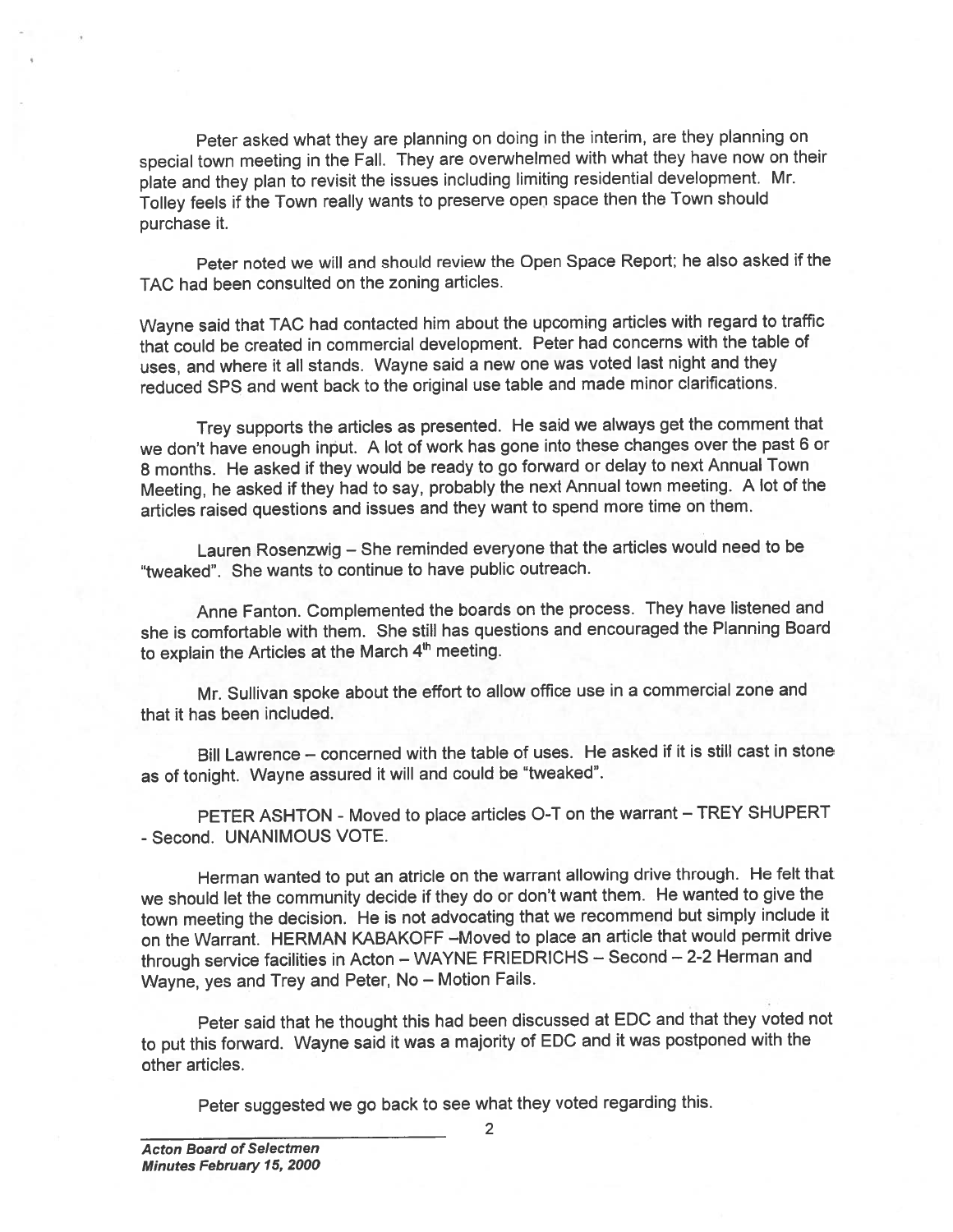Trey said he was going to oppose his motion. He said that it is very clear that the citizens at large don't want drive through and that they have <sup>a</sup> host of problems that go with them. He feels it should not be brought forward. Trey said this about leadership; he feels we as <sup>a</sup> body have to <sup>p</sup>lay <sup>a</sup> leadership role and does not suppor<sup>t</sup> going forward at town meeting. He asked if Herman would suppor<sup>t</sup> this. He said he, as <sup>a</sup> citizen would suppor<sup>t</sup> it.

Wayne said leadership is helping them to make <sup>a</sup> decision and he looks at it differently. He feels that we need the input and need to educate the public. He does not know if he will vote for it or not. He will suppor<sup>t</sup> the Chairman if he wants to bring this article forward.

Peter referred to the EDC minutes and it indicated that they voted to drop article 9, and he won't vote to suppor<sup>t</sup> it.

#### SELECTMEN'S BUSINESS

Eagle Scout Court of Honor — Trey Shupert will represen<sup>t</sup> the Board.

ETA Legislation - Don Johnson said that they have gone to counsel and there are <sup>a</sup> couple of things in your packet regarding this. Donna said that she had received information that Boxboro didn't need us for local ETA, they might need us for <sup>a</sup> regional ETA. Don noted that Managers from surrounding towns have contacted him. The EDC through Wayne, feels it is uncertain and asked how it would benefit Acton. He said they are not anxious to jump into this.

Lynne Tokarczyk MOBD — She noted this is going to be <sup>a</sup> job creation, real estate development issue for communities. They have <sup>37</sup> target areas and they can have as many communities as long as they are contiguous. The benefits are many. There is <sup>a</sup> process and the town dictates what type of business they want to attract, It is <sup>a</sup> partner ship between the State and town. Acton could never meet the criteria on its own. And that is why Boxboro asked us to become involved. They are looking to work with the towns and we could <sup>p</sup>iggyback onto <sup>a</sup> regional event.

Herman asked if Boxborough could go forward by itself. She said no, it had to be <sup>a</sup> regional area, and would go ahead with it if Littleton were on board.

Wayne said if we do <sup>a</sup> regional technology with another town the business that located into Acton would ge<sup>t</sup> the tax benefit. It would <sup>g</sup>ive us <sup>a</sup> marketing tool to maintain the companies. The entire town would be ETA and within the areas other EOA's. Peter asked about where we stand on this and have we heard from Boxborough? Don noted that he had received information that Boxborough had achieved enough development to not require Acton's participation.

#### Warrant Discussion

PETER ASHTON - Moved to take the \$10,000 for lighting out of the Warrant. WAYNE FRIEDRICHS -Second 3-1 Peter No, Motion loses. Don asked them to keep it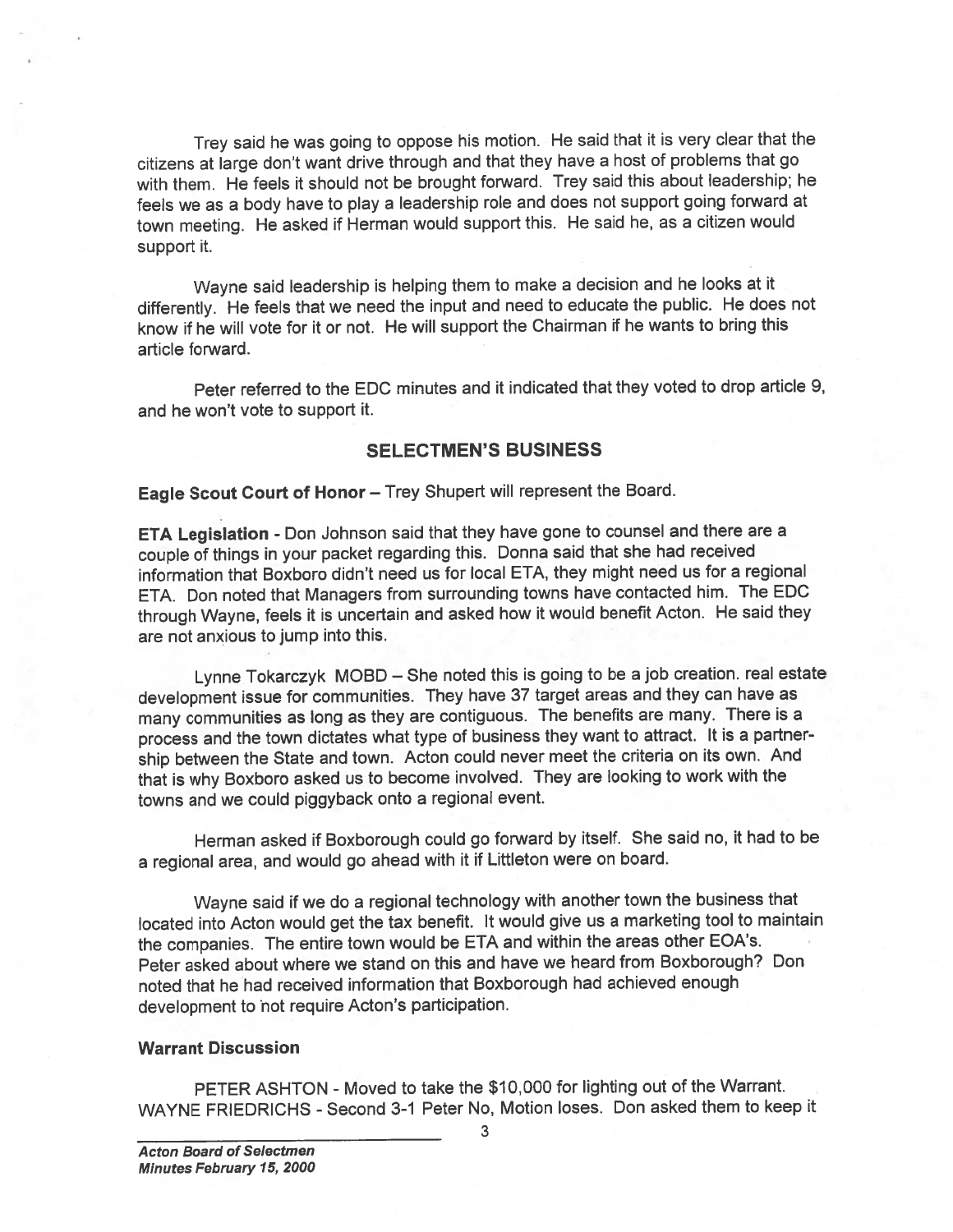in and said purely on aesthetics and it would be <sup>a</sup> shame if we don't finish the project and remove the floodlight.

Peter said anything under \$25,000 be pu<sup>t</sup> in the Operating budget, such as the Fire Dept. Hurst Tool (Jaws of Life) and copier, Municipal Properties, \$8,000 lights, \$10,000 three items by Natural Resources for gates etc \$19,040, COA copier, Police repeater and weapons, Engineering \$20,000, FIN COM \$1,500 for computer, and Highway generator, and fork lift \$26,000 as well as the <sup>p</sup>hones for police and fire \$30,000. WAYNE FRIEDRICHS - Second. 2-2. Motion fails.

Herman feels that the amount should be \$5,000 and over for placement in the Operating Budget. Peter feels \$5,000 is too low. Herman felt he could suppor<sup>t</sup> \$10,000, and move \$52,000 into Operating Budget.

Herman is oppose<sup>d</sup> to going up to \$25,000 and felt that we have traditionally pu<sup>t</sup> these in the sunshine.

Wayne said he agree<sup>d</sup> with both but that we take out the repetitive and pull out the higher priced items.

Trey agree<sup>d</sup> to operate in the sunshine and wanted to pu<sup>t</sup> <sup>a</sup> number of items in the Operating Budget and still call them out at town meeting. Herman cautioned the risk of putting it into the budget. He wanted the cut off limit increased to \$15,000.

TREY SHUPERT — Moved to include \$10,000 and under excep<sup>t</sup> for the Fire Departments Hurst Tool, (jaws of life). WAYNE FRIEDRICHS — Second. — 3-1 passes Herman no

Herman spoke about the finance reques<sup>t</sup> and also about the replacement of third police vehicle, Is it switched from cruiser to four-wheel drive. John said we are replacing <sup>a</sup> cruiser with the Ford Expedition to be used by Patrol Supervisors.

PETER ASHTON - Move that we approve the budget and capital budget as voted. WAYNE FRIEDRICHS - Second. UNANIMOUS VOTE.

Refer to the handwritten notes. HERMAN KABAKOFF- Moved that all articles including Senior Center and School articles be placed on the warrant — PETER ASHTON — Second UNANIMOUS VOTE.

HERMAN KABAKOFF — Move to recommend inclusion of the following articles. TREY SHUPERT - Second

## Recommend Placing the following articles on the Warrant

- A-Rail Trail Feasibility Need dollar amount
- B- Sale of Foreclosed properties
- C- Supplemental Assessments
- D- Amend E-42 Town Bylaws to allow Alcohol in Public
- E- Sewer Enterprise Budget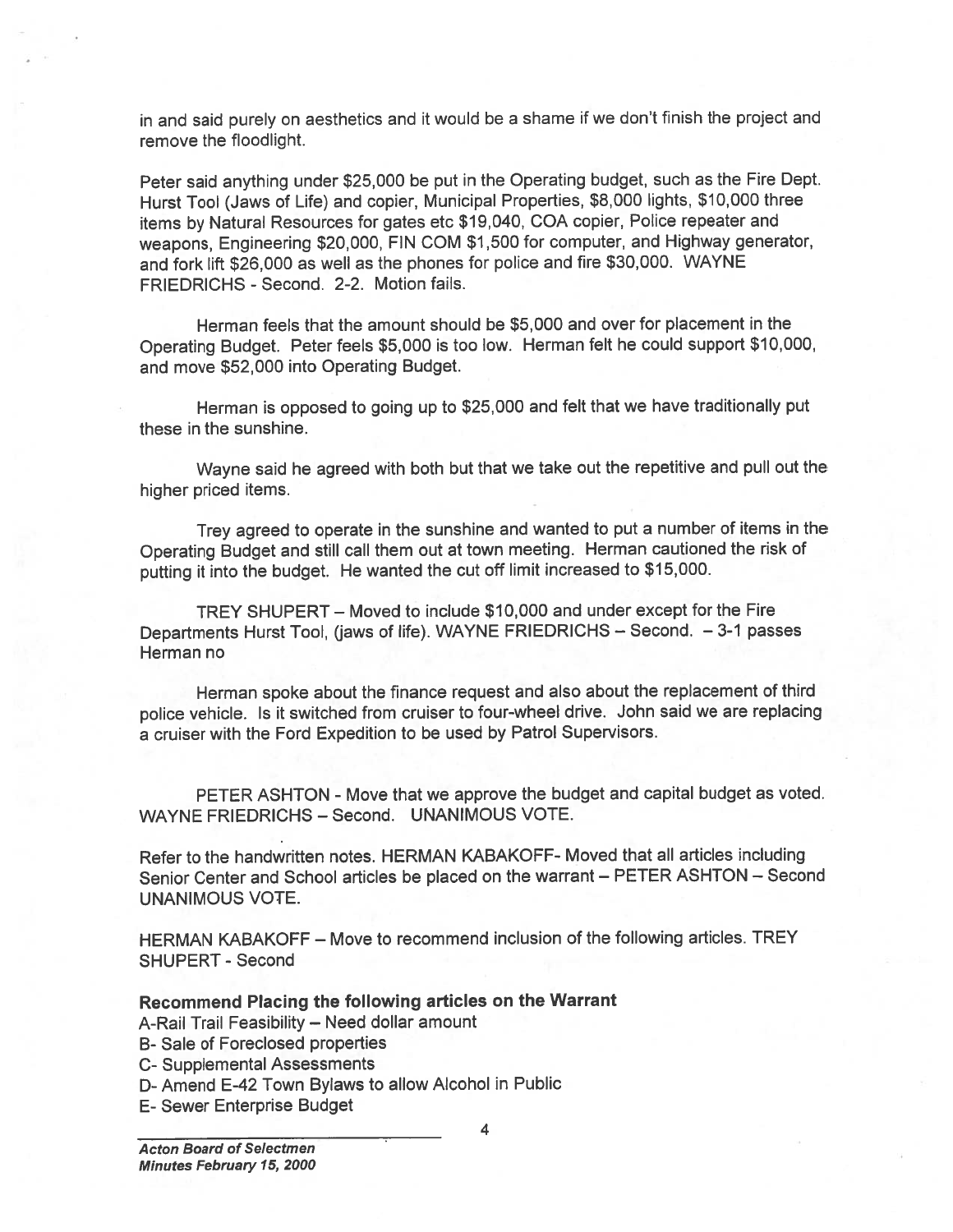F- Carlisle Road Land purchase

<sup>G</sup> Amend Town Bylaws Sale of Tobacco and Smoking products

H- Economic Development

I- Accept Land Gift — Carlton Drive Extension

J- Accept Land Gift — Main Street if the taxes are paid — The board asked if the article could be worded to include selling of the parce<sup>l</sup> — John said it may impact the <sup>g</sup>ift, and that it could be genera<sup>l</sup> municipal Property and might be able to be used for pump station.

K- Land Gift 10 Carlisle Road

L- Accept Sidewalk Easement, Pope Road

M- Accept Sidewalk Easement, High Street

N- Town Board Support

O-T Zoning articles

V- Amend Town Bylaw, Historic District Bylaw

W- Elderly Tax Relief Accept Chapter <sup>73</sup> of acts of <sup>1986</sup>

X- Earth Day Resolution

Y- Senior Center

Add school articles (BoilerPlate)

ALG Meeting- John discussed his memo regarding ALG and schools using interest revenues. He wanted to know how the board wanted to handle the interest revenues in the ALG <sup>p</sup>lan. Herman felt that it is inconsistent that they do it one way and we another, and personally felt we should change. Each committee voted to have each handle the interest in their prescribed manner. Peter noted that ALG had agree<sup>d</sup> to handle it this way.

Don's opinion that it was frustrating to pu<sup>t</sup> the revenues up for one side. He feels it should come forward and become par<sup>t</sup> of the <sup>p</sup>lan. Herman said that they should be urge<sup>d</sup> to bring the revenues forward. Wayne urge<sup>d</sup> the citizens to urge the School Committee to include the revenues the way the town does.

EDIC — WAYNE FRIEDRICHS — Move to pu<sup>t</sup> EDIC article on warrant — HERMAN KABAKOFF — Second. UNANIMOUS VOTE

Peter was confused with sections 5 and 11 and the fiscal responsibility, he reads them and it still says the Town may appropriate money for EDIC and it needs to be clear that the town won't be on the hook,. Josh Chernin said that if they want to be on the hook they can, but there is <sup>a</sup> legal firewall and the town is not liable for anything. The second way the town could choose to back the debts and back the bonds. He said that in other EDIC's it has not been done.

#### SELECTMEN'S BUSINESS

WAYNE FRIEDRICHS — Moved to leave the decision regarding the Salt Storage reques<sup>t</sup> from Audubon Hill up to the Town Manager. — TREY SHUPERT Second. UNANIMOUS VOTE

SUNSETTING POSITION —Trey said that some of those positions could be continued to associate for one-year terms. Herman's opinion is that we appreciate people serving the